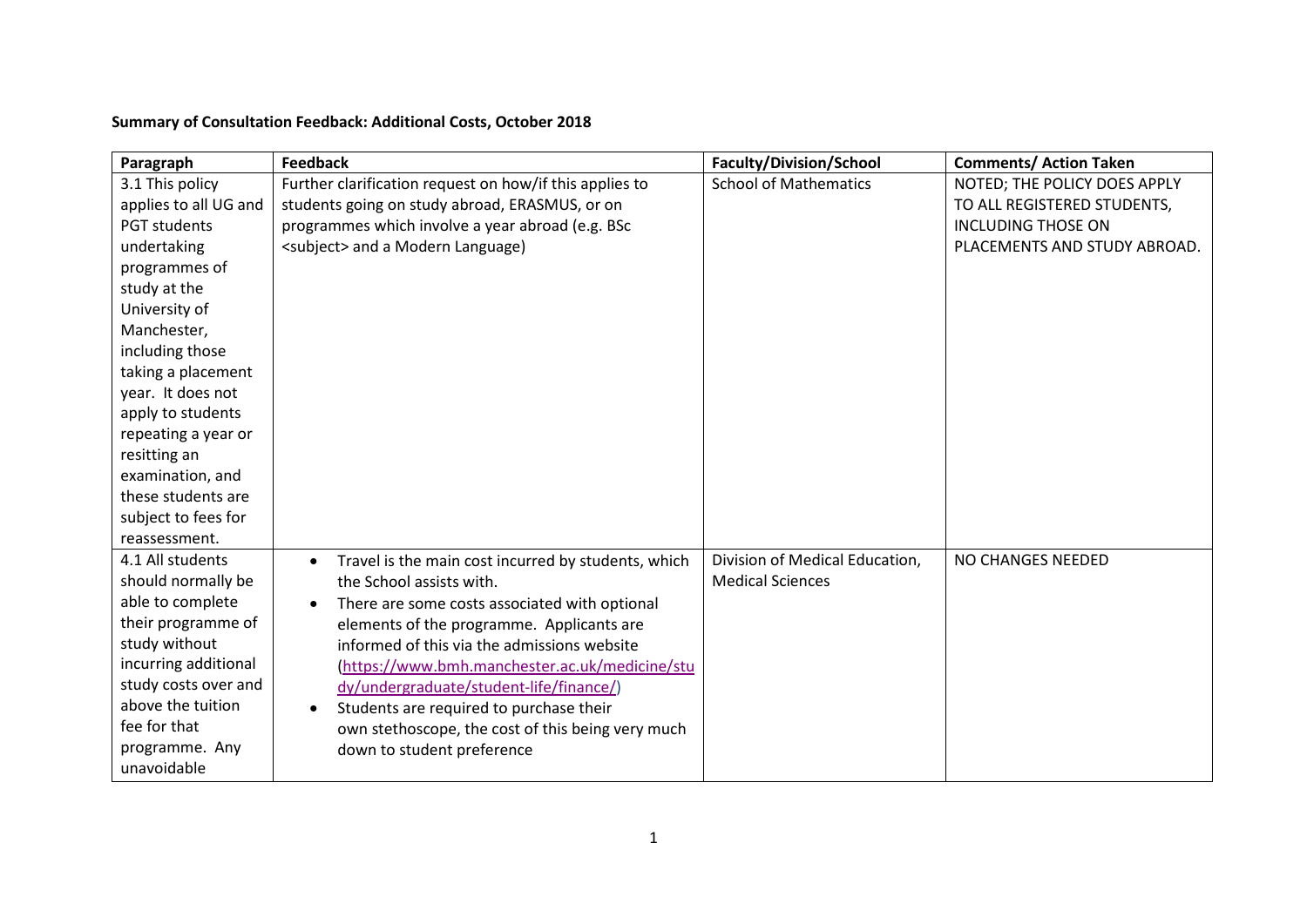| additional<br>compulsory cost<br>totalling more than<br>1% of the annual<br>home UG fee must<br>be made clear at the<br>point of application | Any PGT site visits are funded by the programme. If full-<br>time students undertake a summer project within industry<br>and they are required to travel to and from the industry<br>location, either the company or the programme funds this.<br>There are no additional costs for UG students.                                                                                                                                                                                                                                                                                                                                                                                                                                                                                                    | School of Physics and<br>Astronomy                   | NO CHANGES NEEDED                                                                                                                                                                                                                           |
|----------------------------------------------------------------------------------------------------------------------------------------------|-----------------------------------------------------------------------------------------------------------------------------------------------------------------------------------------------------------------------------------------------------------------------------------------------------------------------------------------------------------------------------------------------------------------------------------------------------------------------------------------------------------------------------------------------------------------------------------------------------------------------------------------------------------------------------------------------------------------------------------------------------------------------------------------------------|------------------------------------------------------|---------------------------------------------------------------------------------------------------------------------------------------------------------------------------------------------------------------------------------------------|
| and in the<br>programme<br>handbook, with<br>details of what<br>these costs are.                                                             | The School runs a professional placements scheme<br>which students can take for up to 6 months instead of the<br>MPhys project during their fourth year (MPhys only). The<br>School is looking to introduce a 1 year placement in<br>industry to all BSc and MPhys students for September<br>2020.<br>For the Study Abroad programmes, students apply to this<br>in their second year. It is available to all<br>MPhys/MMAth&Phys students to spend 1 year abroad at a<br>partner university on an exchange during their third year.<br>The School offers a select number of paid Summer<br>Placement projects for 6 weeks over the summer to all<br>penultimate year students. This year the School offered 12<br>placements and students received minimum wage at 35<br>hours a week for 6 weeks. | School of Physics and<br>Astronomy                   | NO CHANGES NEEDED                                                                                                                                                                                                                           |
|                                                                                                                                              | Fieldwork is an essential element of the Environmental<br>and Geoscience degree programmes and the School covers<br>all the costs of these field courses except the cost of food<br>where the students stay in self-catering accommodation.<br>Additionally, accreditation of the Geoscience programme<br>requires the students to spend an extended period of time<br>(5-6 weeks) engaged in independent field mapping during<br>the summer vacation between their second and third                                                                                                                                                                                                                                                                                                                | School of Earth and<br><b>Environmental Sciences</b> | NOTED; THE MAIN PRINCIPLE OF<br>THE POLICY IS THAT ANY<br>UNAVOIDABLE COMPULSORY<br><b>COSTS TOTALLING MORE THAN 1%</b><br>OF THE ANNUAL HOME UG FEE<br>MUST BE MADE CLEAR TO<br>STUDENTS IN ADVANCE. THIS<br>WOULD INCLUDE COSTS FOR FIELD |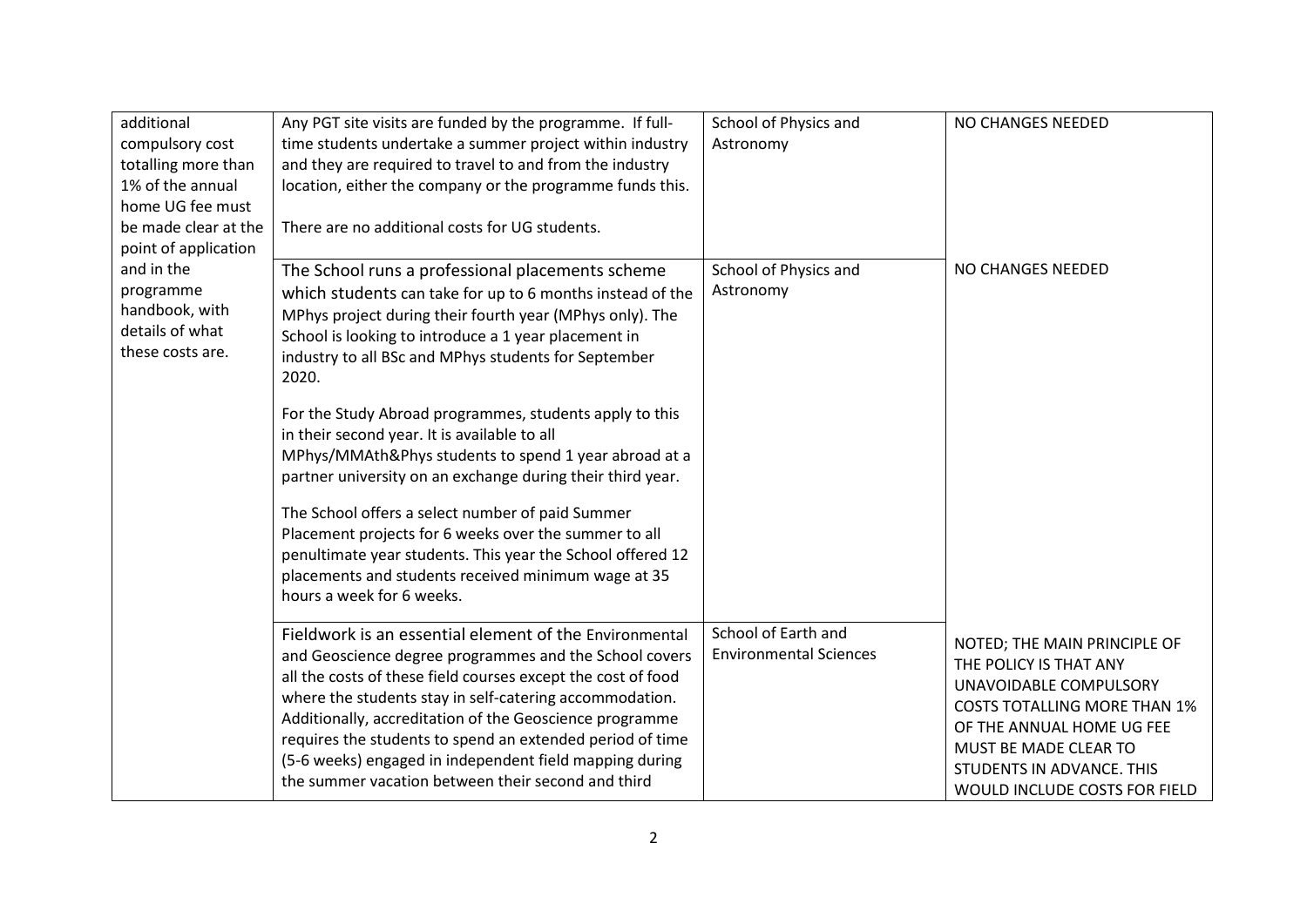|                      | years. Students have a great deal of choice about where        |                                | TRIPS, WHICH THE SCHOOL           |
|----------------------|----------------------------------------------------------------|--------------------------------|-----------------------------------|
|                      | they map in the world, and cite this experience as the         |                                | <b>CONFIRMS IT IS HAPPY WITH.</b> |
|                      | highlight of their degree. Exactly how much the mapping        |                                |                                   |
|                      | exercise costs the students depends upon the location they     |                                |                                   |
|                      | choose and the domestic arrangements the students put in       |                                |                                   |
|                      | place while engaged in the mapping. This cost is universal     |                                |                                   |
|                      | to Geoscience degrees in the UK and the School already         |                                |                                   |
|                      | offers one of the most generous subsidies to students          |                                |                                   |
|                      | compared to our competitors to help the students meet          |                                |                                   |
|                      | the additional costs incurred. It is essential that the School |                                |                                   |
|                      | can continue to require students to pay costs totalling        |                                |                                   |
|                      | more than 1% of the annual home fee in order to be able        |                                |                                   |
|                      | to continue offering a Geoscience degree programme.            |                                |                                   |
|                      | The School does not think the paragraph specifically           |                                |                                   |
|                      | relating to field work should be removed due to the            |                                |                                   |
|                      | potential magnitude of costs involved. The School does         |                                |                                   |
|                      | support the requirement that they clearly explain what         |                                |                                   |
|                      | these costs are at the point of application and in the         |                                |                                   |
|                      | programme handbooks.                                           |                                |                                   |
|                      |                                                                |                                |                                   |
| 4.2 The costs of any | No printing costs incurred                                     | Division of Medical Education, | NO CHANGES NEEDED                 |
| compulsory printing  |                                                                | <b>Medical Sciences;</b>       |                                   |
| (including           | All coursework, project and dissertation work is submitted     | School of Physics and          | NO CHANGES NEEDED                 |
| coursework and       | online apart from one piece ('Special Topics'), which is a     | Astronomy                      |                                   |
| course material)     | piece of group-work submitted in hard copy. The School         |                                |                                   |
| must be met by the   | will review whether this can be moved to Bb submission.        |                                |                                   |
| School, and this is  | All UG students are given £20 printer credit at the start of   |                                |                                   |
| not included in the  | the academic year. Hard copies of UG handbooks are             |                                |                                   |
| 1% above             | provided, and are also available online. Year 1                |                                |                                   |
|                      | recommended textbook is provided free at registration          |                                |                                   |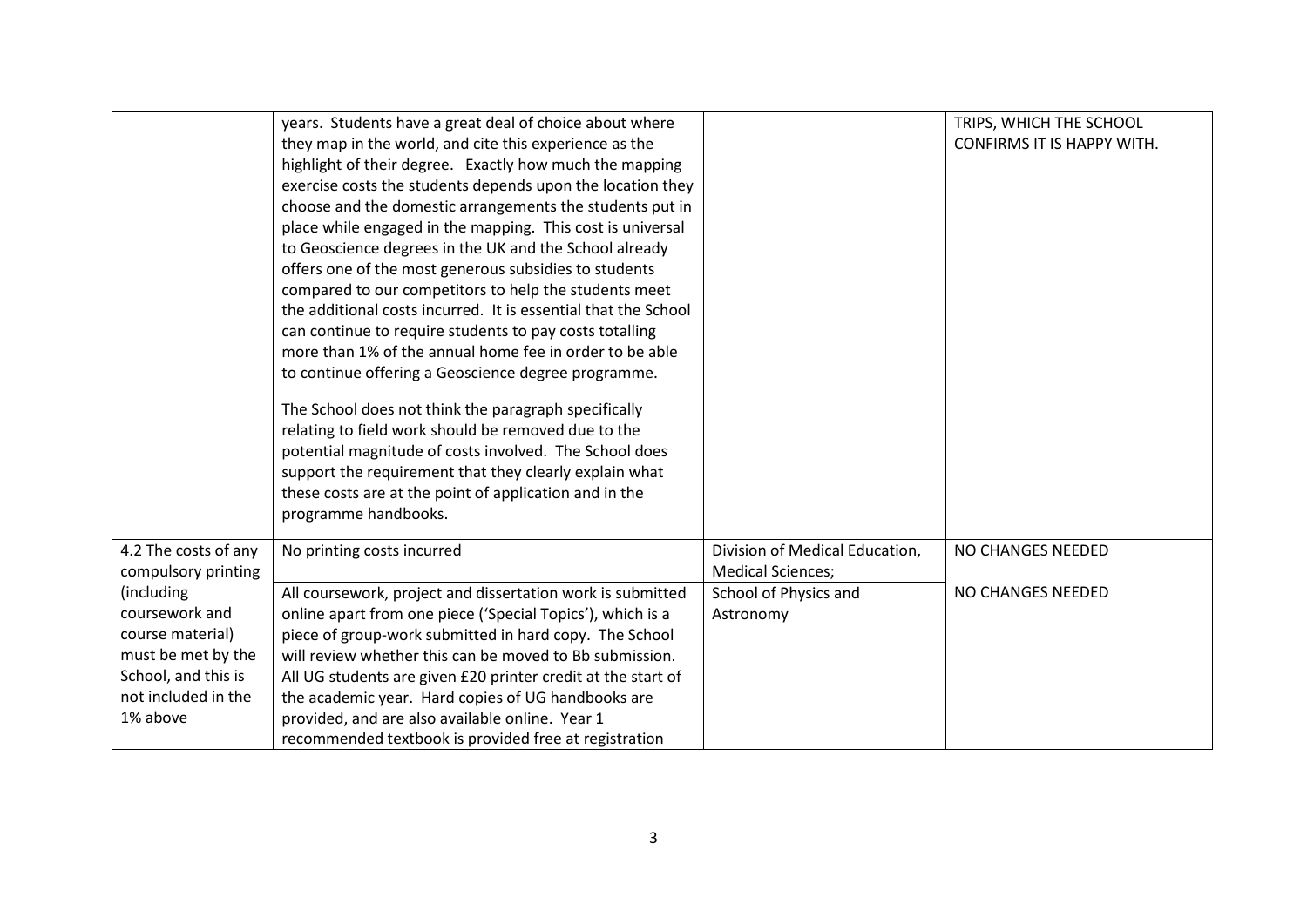| 4.3 The expectation    | No additional costs to PGT students as NTEC only accept       | School of Physics and         | NO CHANGES NEEDED              |
|------------------------|---------------------------------------------------------------|-------------------------------|--------------------------------|
| across the             | online dissertations.                                         | Astronomy                     |                                |
| University is that     |                                                               |                               |                                |
| dissertations should   |                                                               |                               |                                |
| be produced and        |                                                               |                               |                                |
| submitted              |                                                               |                               |                                |
| electronically.        |                                                               |                               |                                |
| Should a School        |                                                               |                               |                                |
| consider online        |                                                               |                               |                                |
| submission             |                                                               |                               |                                |
| inappropriate and      |                                                               |                               |                                |
| require hard copy      |                                                               |                               |                                |
| dissertations, the     |                                                               |                               |                                |
| costs of producing     |                                                               |                               |                                |
| these must be met      |                                                               |                               |                                |
| by the School, and     |                                                               |                               |                                |
| students must be       |                                                               |                               |                                |
| made aware of the      |                                                               |                               |                                |
| requirement.           |                                                               |                               |                                |
| 4.4 Material on        | The principle is welcomed by the School, but is only likely   | School of Earth and           | NOTED; THE POLICY STATES THAT  |
| reading lists should   | to occur in practice for units with large cohorts. The School | <b>Environmental Sciences</b> | "MATERIAL ON READING LISTS     |
| be made accessible     | has been advised that digital copies of core text books on    |                               | SHOULD BE MADE ACCESSIBLE TO   |
| to students via the    | UG units will not be available this academic year due to the  |                               | STUDENTS VIA THE LIBRARY OR    |
| Library or other       | relatively small number of students on programmes.            |                               | OTHER MEANS EITHER DIGITALLY   |
| means, either          |                                                               |                               | OR FOR LOAN"; HOWEVER, IT DOES |
| digitally or for loan. | The library has not been able to guarantee the texts will be  |                               | NOT STATE THAT THERE NEEDS TO  |
|                        | available in sufficient number for the students to loan from  |                               | BE ENOUGH COPIES AVAILBLE OF   |
|                        | the library.                                                  |                               | THE MATERIAL FOR EACH          |
|                        |                                                               |                               | STUDENT.                       |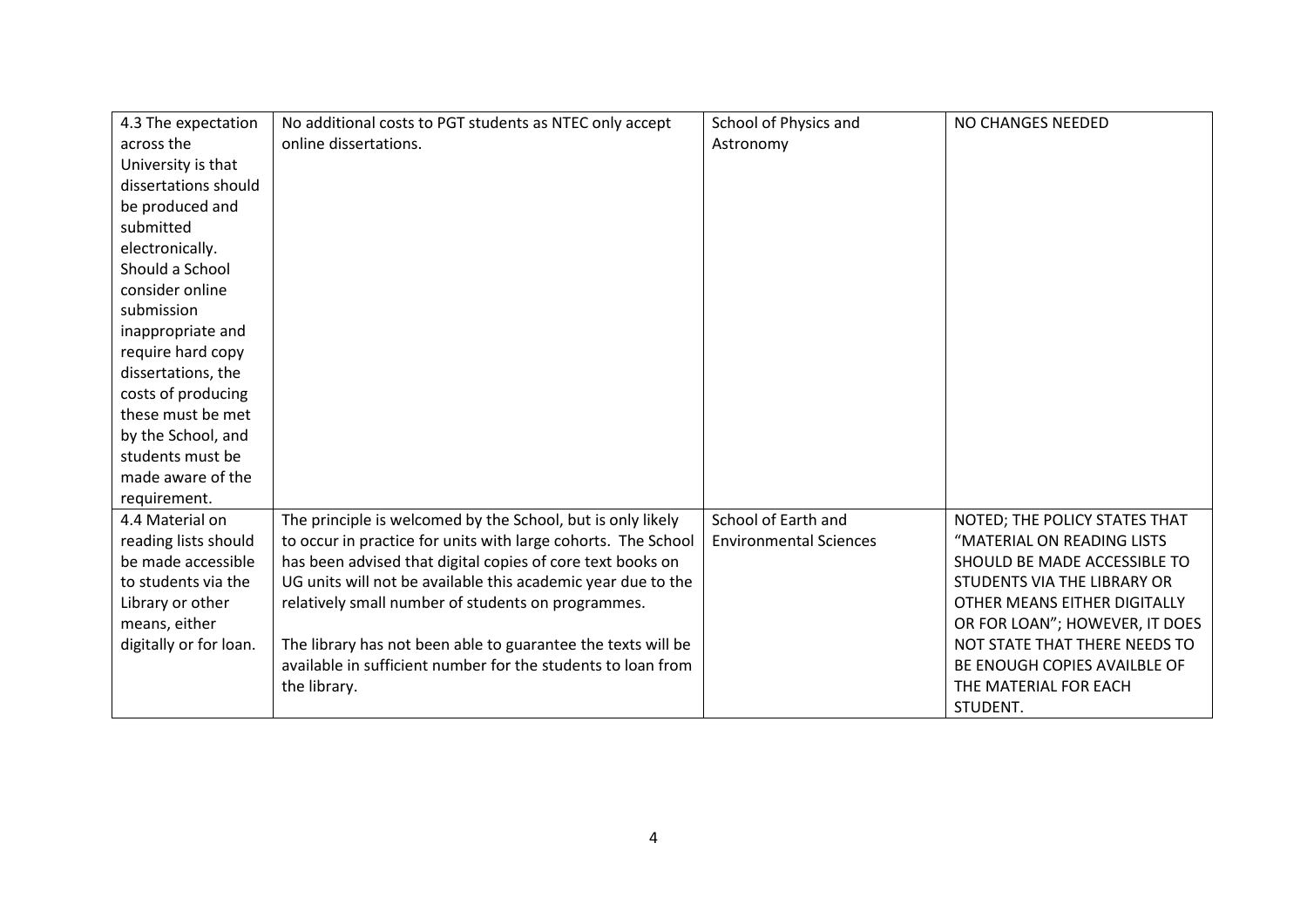| 4.5 Where             | No comments received                                    |                                  |  |
|-----------------------|---------------------------------------------------------|----------------------------------|--|
| membership of a       |                                                         |                                  |  |
| professional body is  |                                                         |                                  |  |
| a requirement of a    |                                                         |                                  |  |
| programme then        |                                                         |                                  |  |
| the costs must be     |                                                         |                                  |  |
| covered by the        |                                                         |                                  |  |
| School for the        |                                                         |                                  |  |
| duration of the       |                                                         |                                  |  |
| programme             |                                                         |                                  |  |
| 5.1 Contribution      | No comments received                                    |                                  |  |
| towards a diagnostic  |                                                         |                                  |  |
| assessment for        |                                                         |                                  |  |
| SpLD: Students are    |                                                         |                                  |  |
| required to pay a     |                                                         |                                  |  |
| £100 contribution     |                                                         |                                  |  |
| towards a diagnostic  |                                                         |                                  |  |
| assessment for        |                                                         |                                  |  |
| SpLD, with the        |                                                         |                                  |  |
| University meeting    |                                                         |                                  |  |
| the rest of the cost. |                                                         |                                  |  |
| 5.2 Students are      | No comments received                                    |                                  |  |
| required to pay fees  |                                                         |                                  |  |
| for reassessment.     |                                                         |                                  |  |
|                       |                                                         |                                  |  |
|                       | <b>General Comments</b>                                 | Faculty/Division/School          |  |
|                       | Policy accepted with no revisions                       | CEAS; Chemistry; Computer        |  |
|                       |                                                         | Science; EEE; Materials; FSE T&L |  |
|                       | Other than the comments noted above under 4.1, the      | Division of Medical Education,   |  |
|                       | Division can work with the Policy as it stands          | <b>Medical Sciences</b>          |  |
|                       | Policy accepted, with a request for clarification noted | <b>School of Mathematics</b>     |  |
|                       | above under 3.1.                                        |                                  |  |